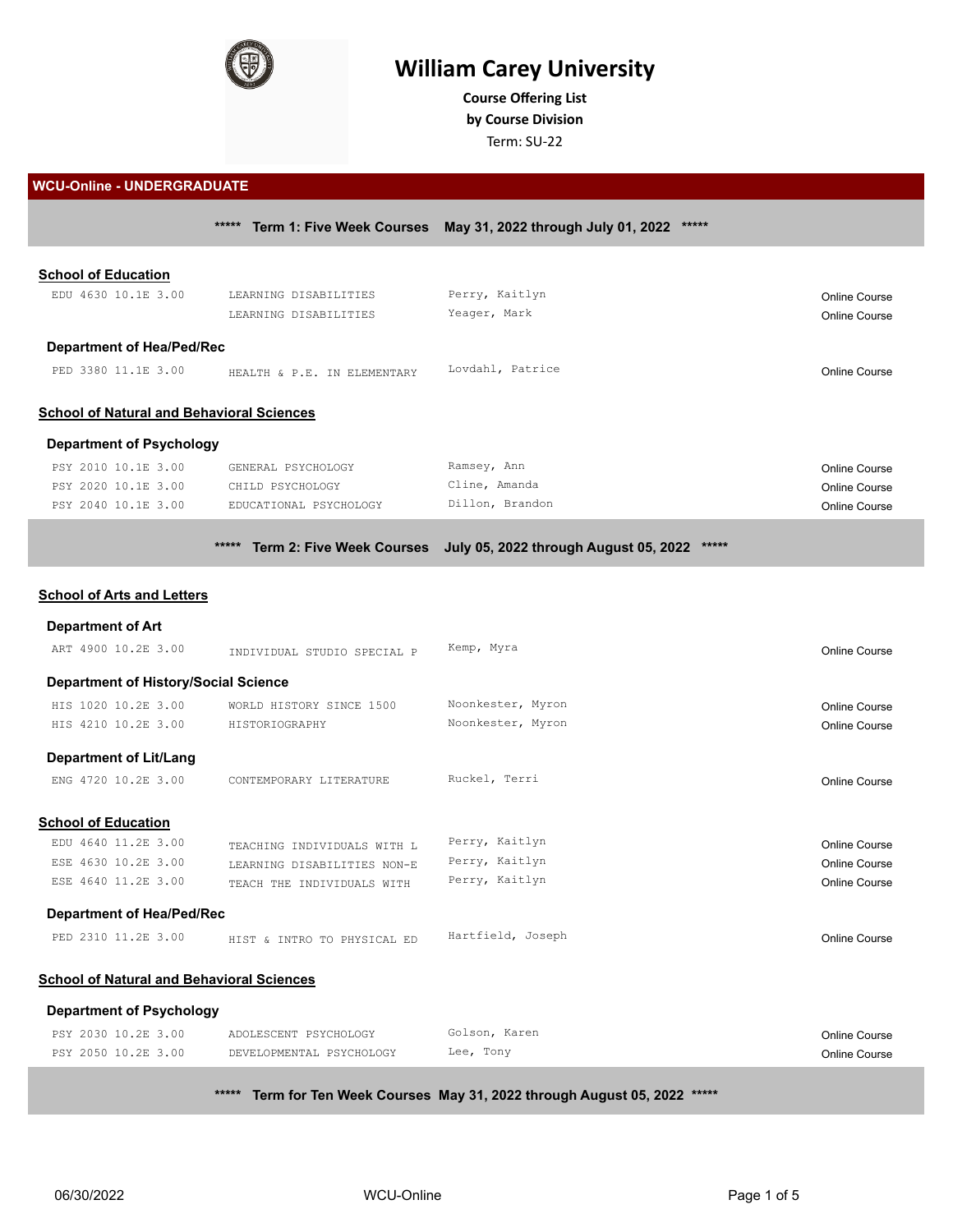| <b>College of Health Sciences</b>                     |                             |                    |                      |
|-------------------------------------------------------|-----------------------------|--------------------|----------------------|
| HAE 3040 10E 3.00                                     | TEACHING STRATEGIES         | Brown, Teri        | <b>Online Course</b> |
| HAE 3130 10E 4.00                                     | STATISTICS FOR HEALTHCARE P | Haney, Jude        | Online Course        |
| HAE 4040 10E 3.00                                     | CLASSROOM/CLINICAL SUPERVIS | Conerly, Rosevelle | Online Course        |
| HAE 4070 10E 3.00                                     | HUMAN RESOURCES AND BUDGETS | Shows, Deidra      | Online Course        |
| HAE 4130 10E 3.00                                     | ADMINISTRATION AND CLASSROO | Brown, Teri        | Online Course        |
| HIM 4050 15E 4.00                                     | FINANCIAL MANAGEMENT        | Harris, Alicia     | <b>Online Course</b> |
| HIM 4060 15E 3.00                                     | LEGAL ASPECTS OF HEALTHCARE | Harris, Alicia     | <b>Online Course</b> |
| HIM 4070 15E 3.00                                     | ELECTRONIC HEALTH RECORD AN | Haney, Jude        | Online Course        |
| <b>Cooper School of Missions and Ministry Studies</b> |                             |                    |                      |
| ARB 2010 10E 3.00                                     | CONTEMPORARY ARABIC III     | Golson, T.         | Online Course        |
| ARB 2020 10E 3.00                                     | CONTEMPORARY ARABIC IV      | Golson, T.         | Online Course        |
|                                                       |                             |                    |                      |
| <b>Department of Christian Ministries</b>             |                             |                    |                      |
| REL 1010 10E 3.00                                     | INTRODUCTION TO THE OLD TES | Bird, Joseph       | Online Course        |
| REL 1010 11E 3.00                                     | INTRODUCTION TO THE OLD TES | Bird, Joseph       | Online Course        |
| REL 1010 12E 3.00                                     | INTRODUCTION TO THE OLD TES | Bird, Joseph       | Online Course        |
| REL 1020 10E 3.00                                     | INTRODUCTION TO THE NEW TES | Casey, Anthony     | <b>Online Course</b> |
| REL 1020 11E 3.00                                     | INTRODUCTION TO THE NEW TES | Glaze, Timothy     | <b>Online Course</b> |
| REL 1020 12E 3.00                                     | INTRODUCTION TO THE NEW TES | Casey, Anthony     | Online Course        |
| REL 1020 20E 3.00                                     | INTRODUCTION TO THE NEW TES | Barnett, John      | Online Course        |
| REL 3970 10E* 0.00                                    | INTERNSHIP IN MINISTRY      | Bird, Joseph       | Online Course        |
|                                                       | * Email WPeden@wmcarey.edu  |                    |                      |
|                                                       |                             |                    |                      |
| REL 4970 10E 9.00                                     | INTERNSHIP IN MISSIONS      | Casey, Anthony     | Online Course        |
| <b>Department of Philosophy</b>                       |                             |                    |                      |
| PHI 2010 20E 3.00                                     |                             | Crockett, Bennie   |                      |
|                                                       | INTRODUCTION TO PHILOSOPHY  |                    | Online Course        |
|                                                       |                             |                    |                      |
| <b>School of Arts and Letters</b>                     |                             |                    |                      |
| GEO 4800 10E 3.00                                     | GEOGRAPHIC FIELD WORK       | Nicovich, John     | Online Course        |
| <b>Department of Art</b>                              |                             |                    |                      |
| ART 2000 20E 3.00                                     | ART APPRECIATION            | Sheckart, Rachel   | Online Course        |
|                                                       |                             |                    |                      |
| <b>Department of History/Social Science</b>           |                             |                    |                      |
| HIS 1010 10E 3.00                                     | WORLD HISTORY TO 1500       | Nicovich, John     | Online Course        |
| HIS 1010 11E 3.00                                     | WORLD HISTORY TO 1500       | Brooke, Jonathan   | Online Course        |
| HIS 1020 10E 3.00                                     | WORLD HISTORY SINCE 1500    | Noonkester, Myron  | <b>Online Course</b> |
| HIS 1020 11E 3.00                                     | WORLD HISTORY SINCE 1500    | Noonkester, Myron  | <b>Online Course</b> |
| HIS 1020 20E 3.00                                     | WORLD HISTORY SINCE 1500    | Smith, Karla       | <b>Online Course</b> |
| HIS 2010 10E 3.00                                     | UNITED STATES TO 1865       | Noonkester, Myron  | Online Course        |
| HIS 2020 10E 3.00                                     | UNITED STATES SINCE 1865    | Nicovich, John     | <b>Online Course</b> |
| HIS 2020 11E 3.00                                     | UNITED STATES SINCE 1865    | Noonkester, Myron  | <b>Online Course</b> |
| HIS 2020 20E 3.00                                     | UNITED STATES SINCE 1865    | Baker, Daniel      | <b>Online Course</b> |
| HIS 3690 10E 3.00                                     | INTRODUCTION TO WORLD GEOGR | Nicovich, John     | <b>Online Course</b> |
| HIS 4900 10E 3.00                                     | YAZOO RIVER WARS            | Noonkester, Myron  | Online Course        |
|                                                       |                             |                    |                      |
| Department of Lit/Lang                                |                             |                    |                      |
| ENG 2110 20E 3.00                                     | WORLD LITERATURE I          | Stentz, Carol      | <b>Online Course</b> |
| <b>Department of Theatre/Communication</b>            |                             |                    |                      |
| COM 2020 10E 3.00                                     | INTERPERSONAL COMMUNICATION | Knight, Gregory    | <b>Online Course</b> |
| THE 1350 10E 3.00                                     | THEATRE APPRECIATION        | Matheny, J.        | Online Course        |
|                                                       |                             |                    |                      |

## **School of Business**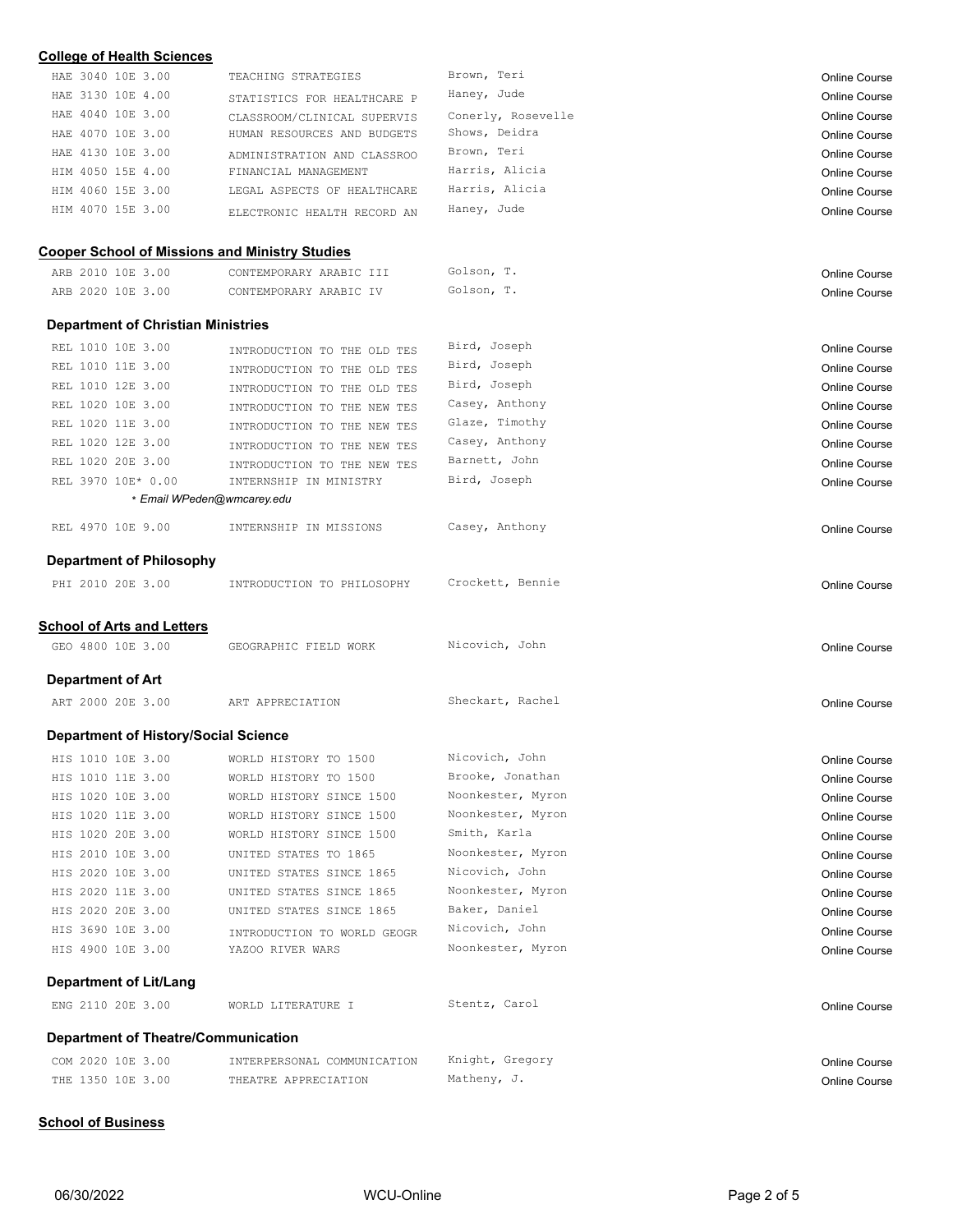BUS 2090 60E\* 3.00 LEGAL ENVIRONMENT OF BUSINE Chataginer, Amy Changes and Chataginer Course \* *\$96.00 Extra Bookstore Charge*

BUS 2990 60E 0.00 SERVICE LEARNING FOR BUSINE Dale, Cheryl Service Course Dale, Cheryl Course

| <b>School of Education</b>             |                                                           |                    |                      |
|----------------------------------------|-----------------------------------------------------------|--------------------|----------------------|
| ABA 3810 10E 3.00                      |                                                           | Warren, Lana       | <b>Online Course</b> |
| ABA 3820 10E 3.00                      | BASIC PRINCIPLES IN APPLIED                               | Warren, Lana       | <b>Online Course</b> |
| ABA 3830 10E 3.00                      | ADVANCED PRINCIPLES IN APPL<br>ETHICS IN APPLIED BEHAVIOR | Yeager, Mark       | <b>Online Course</b> |
| ABA 4830 10E 3.00                      |                                                           | Yeager, Mark       | <b>Online Course</b> |
| ECE 4300 10E 3.00                      | BEHAVIOR INTERVENTION IN AP<br>ASSESSING YOUNG CHILDREN   | Thompson, Deidra   | <b>Online Course</b> |
| EDR 3080 20E 3.00                      |                                                           | Alda, Kimberly     |                      |
| EDR 3440 10E 3.00                      | EARLY LITERACY INSTRUCTION<br>LITERATURE FOR CHILDREN     | Curtis, Ginnie     | <b>Online Course</b> |
| EDR 3440 20E 3.00                      | LITERATURE FOR CHILDREN                                   | Windham, Lori      | <b>Online Course</b> |
| EDR 4070 20E 3.00                      |                                                           | Anderson, Brigette | Online Course        |
| EDR 4740 10E 3.00                      | COMMUNICATION IN THE ELEMEN                               | Gammill, Deidra    | Online Course        |
| EDU 3250 18E 3.00                      | READING IN THE MIDDLE AND S<br>TECHNOLOGY IN EDUCATION    | Broom, Lauren      | Online Course        |
| EDU 3250 20E 3.00                      | TECHNOLOGY IN EDUCATION                                   | Mercer, Rachel     | <b>Online Course</b> |
| EDU 3450 10E 3.00                      |                                                           | Gammill, Deidra    | <b>Online Course</b> |
| EDU 3450 20E 3.00                      | SOCIAL STUDIES IN THE ELEME                               | Anderson, Brigette | <b>Online Course</b> |
| EDU 3460 10E 3.00                      | SOCIAL STUDIES IN THE ELEME                               | Wheat, Kristen     | <b>Online Course</b> |
| EDU 3460 20E 3.00                      | SCIENCE IN THE ELEMENTARY S                               | Ladner, Marti      | <b>Online Course</b> |
|                                        | SCIENCE IN THE ELEMENTARY S                               | Kopszywa, Brandy   | <b>Online Course</b> |
| EDU 3720 11E 3.00                      | SURVEY OF THE EXCEPTIONAL C                               | Thompson, Deidra   | <b>Online Course</b> |
| EDU 4090 11E 3.00                      | PRINCIPLES OF EARLY CHILDHO                               | Reynolds, Erika    | Online Course        |
| EDU 4090 20E 3.00<br>EDU 4130 10E 3.00 | PRINCIPLES OF EARLY CHILDHO                               | Wheat, Kristen     | <b>Online Course</b> |
|                                        | MATHEMATICS IN THE ELEMENTA                               |                    | Online Course        |
| EDU 4130 20E 3.00                      | MATHEMATICS IN THE ELEMENTA                               | Nyman, Terri       | <b>Online Course</b> |
| EDU 4360 10E 3.00                      | CLASSROOM MANAGEMENT                                      | Permenter, Patrici | <b>Online Course</b> |
| EDU 4360 20E* 3.00                     | CLASSROOM MANAGEMENT                                      | Nyman, Terri       | <b>Online Course</b> |
|                                        | * Elementary K-6 Majors Only                              |                    |                      |
| EDU 4500 10E 3.00                      | TESTS, MEASUREMENTS, AND EV                               | Wilder, Kerri      | <b>Online Course</b> |
| EDU 4500 20E 3.00                      | TESTS, MEASUREMENTS, AND EV                               | Tatum, Michael     | <b>Online Course</b> |
| EDU 4600 18E 3.00                      | ORGAN. PROCEDURES FOR SPEC                                | Perry, Kaitlyn     | <b>Online Course</b> |
|                                        | ORGAN. PROCEDURES FOR SPEC                                | Burnett, Martha    | <b>Online Course</b> |
| ESE 4600 10E 3.00                      | ORGANIZATIONAL PROCEDURES F                               | Perry, Kaitlyn     | <b>Online Course</b> |
| <b>Department of Hea/Ped/Rec</b>       |                                                           |                    |                      |
| HEA 2400 10E 3.00                      | NUTRITION AND DIET THERAPY                                | Hartfield, Joseph  | Online Course        |
| HEA 2400 11E 3.00                      | NUTRITION AND DIET THERAPY                                | Hartfield, Joseph  | <b>Online Course</b> |
| HEA 3000 10E 3.00                      | HEALTH & EXERCISE FOR A NEW                               | Hartfield, Joseph  | <b>Online Course</b> |
| HEA 3000 20E 3.00                      | HEALTH & EXERCISE FOR A NEW                               | Belham, Scott      | Online Course        |
| HEA 3230 10E* 3.00                     | CONSUMER HEALTH                                           | Bullock, C.        | <b>Online Course</b> |
| * Writing Intensive.                   |                                                           |                    |                      |
| HEA 3230 11E 3.00                      | CONSUMER HEALTH                                           | Bullock, C.        | <b>Online Course</b> |
| PED 1900 10E* 1.00                     | AEROBIC FITNESS                                           | Lovdahl, Patrice   | <b>Online Course</b> |
|                                        | * FOR SCHOOL OF NURSING STUDENTS ONLY                     |                    |                      |
|                                        |                                                           |                    |                      |
| PED 2310 10E 3.00                      | HIST & INTRO TO PHYSICAL ED                               | Hartfield, Joseph  | <b>Online Course</b> |
| PED 3310 10E 3.00                      | THE THEORY/PRACTICE OF COAC                               | Bullock, C.        | <b>Online Course</b> |
| PED 4320 10E 3.00                      | THE CARE/PREVENTION OF SPOR                               | Merritt, Makayla   | <b>Online Course</b> |
| REC 3030 10E 3.00                      | RECREATION FOR CHILDREN                                   | Weldon, Kelsea     | Online Course        |
| REC 3030 11E 3.00                      | RECREATION FOR CHILDREN                                   | Weldon, Kelsea     | Online Course        |
|                                        |                                                           |                    |                      |

#### **School of Music**

#### **School of Music**

MHL 1010 10E\* 3.00 MUSIC APPRECIATION Bryan, Jessica Chamber Course Course \* *Hattiesburg students only*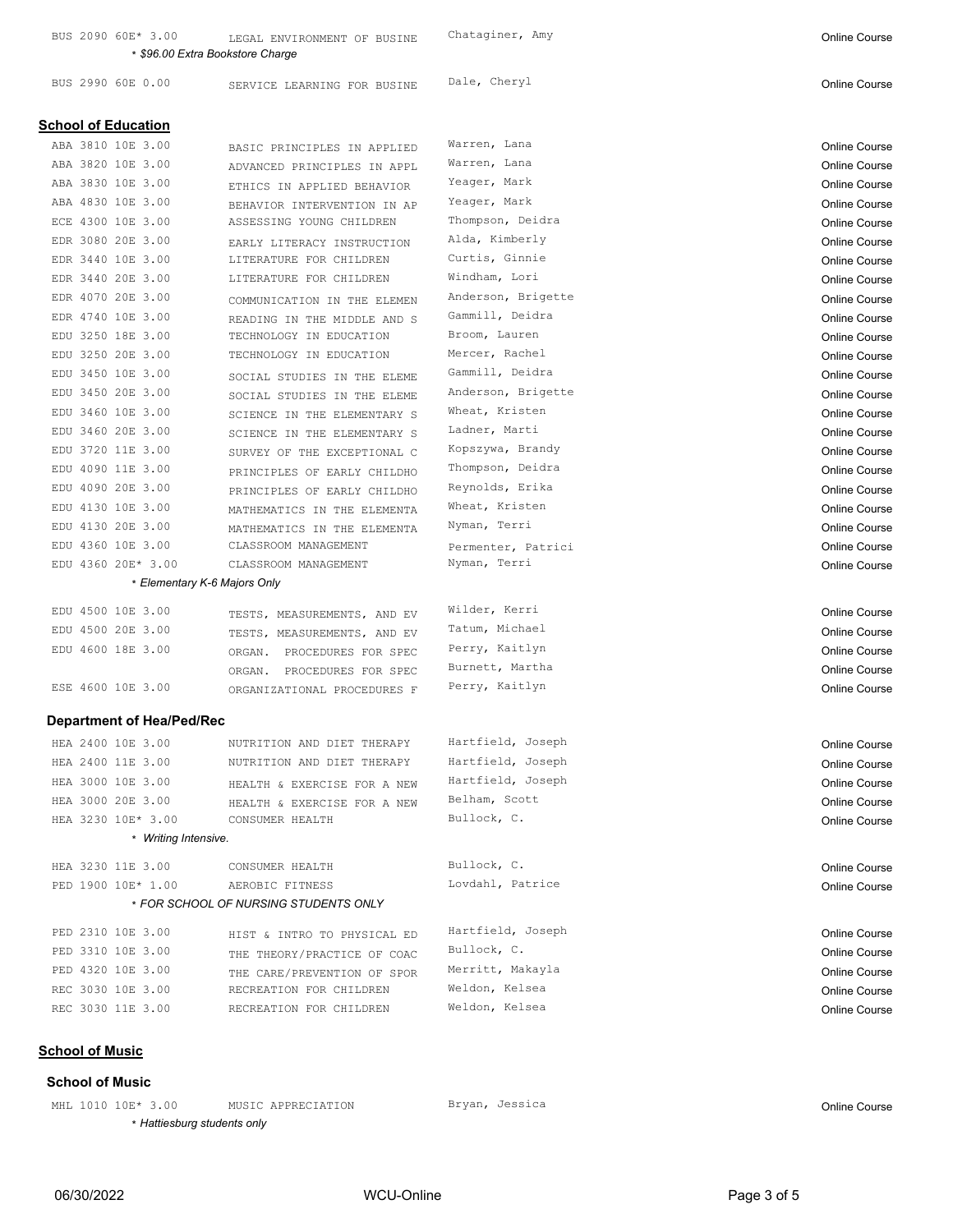| MUT 1610 10E 3.00 | FRESHMAN THEORY I     | Dykes, Kyle  | Online Course |
|-------------------|-----------------------|--------------|---------------|
| MUT 1620 10E 3.00 | FRESHMAN THEORY II    | Dykes, Kyle  | Online Course |
| MUV 0030 10E 0.00 | SENIOR RECITAL: VOICE | Dunlap, Joel | Online Course |

# **School of Natural and Behavioral Sciences**

## **Department of Biological Sciences**

| BIO 3060 17E* 3.00       |                                        | INTRODUCTION TO PHARMACOLOG<br>* *Only RN to BSN students may register for this section.*                                                                                                           | Leonard, Stuart    | <b>Online Course</b> |
|--------------------------|----------------------------------------|-----------------------------------------------------------------------------------------------------------------------------------------------------------------------------------------------------|--------------------|----------------------|
| BIO 3120 20E 4.00        |                                        | INTRODUCTION TO PATHOLOGY                                                                                                                                                                           | Daniels, Marc      | <b>Online Course</b> |
|                          | <b>Department of Chemistry/Physics</b> |                                                                                                                                                                                                     |                    |                      |
| PHS 2010 11E 3.00        |                                        | EARTH & SPACE SCIENCE                                                                                                                                                                               | McNatt, Michael    | Online Course        |
| PHS 2010 20E 3.00        |                                        | EARTH & SPACE SCIENCE                                                                                                                                                                               | McNatt, Michael    | <b>Online Course</b> |
|                          |                                        | <b>Department of Criminal Justice and Forensics Science</b>                                                                                                                                         |                    |                      |
| CRJ 3100 20E 3.00        |                                        | FOUNDATIONS AND THEORIES OF                                                                                                                                                                         | McGee, James       | Online Course        |
| CRJ 4980 20E 3.00        |                                        | SENIOR CAPSTONE SEMINAR-CRI                                                                                                                                                                         | McGee, James       | Online Course        |
|                          | <b>Department of Mathematics</b>       |                                                                                                                                                                                                     |                    |                      |
| MAT 1210 10E* 3.00       |                                        | INTERMEDIATE ALGEBRA                                                                                                                                                                                | Garriga, Jessica   | Online Course        |
|                          |                                        | * This course requires a proctored midterm and a proctored final exam.<br>If you are unable to meet on Testing Day, you may be required to<br>pay a fee (approx. \$25-30) to test using "ProctorU." |                    |                      |
| MAT 1310 10E* 3.00       |                                        | COLLEGE ALGEBRA                                                                                                                                                                                     | Garriga, Jessica   | Online Course        |
|                          |                                        | * This course requires a proctored midterm and a proctored final exam.<br>If you are unable to meet on Testing Day, you may be required to<br>pay a fee (approx. \$25-30) to test using "ProctorU." |                    |                      |
| MAT 1310 20E 3.00        |                                        | COLLEGE ALGEBRA                                                                                                                                                                                     | West, Margaret     | Online Course        |
| MAT 1320 10E* 3.00       |                                        | TRIGONOMETRY                                                                                                                                                                                        | Garriga, Jessica   | Online Course        |
|                          |                                        | * This course requires a proctored midterm and a proctored final exam.<br>If you are unable to meet on Testing Day, you may be required to<br>pay a fee (approx. \$25-30) to test using "ProctorU." |                    |                      |
| MAT 2700 18E 3.00        |                                        | ELEMENTARY STATISTICS                                                                                                                                                                               | Ross, Jason        | Online Course        |
| MAT 4710 10E 3.00        |                                        | HISTORY & PHILOSOPHY OF MAT                                                                                                                                                                         | Dribus, Benjamin   | Online Course        |
|                          | <b>Department of Psychology</b>        |                                                                                                                                                                                                     |                    |                      |
| GER 2050 18E 3.00        |                                        | DEVELOPMENTAL PSYCHOLOGY                                                                                                                                                                            | Lee, Tony          | Online Course        |
| GER 3700 10E 3.00        |                                        | INTRODUCTION TO GERONTOLOGY                                                                                                                                                                         | Rainer, Hank       | Online Course        |
| GER 4700 10E 3.00        |                                        | THERAPEUTIC INTERVENTIONS                                                                                                                                                                           | Rainer, Hank       | <b>Online Course</b> |
| PSY 2010 20E 3.00        |                                        | GENERAL PSYCHOLOGY                                                                                                                                                                                  | Creel, Cathy       | <b>Online Course</b> |
| PSY 2040 20E 3.00        |                                        | EDUCATIONAL PSYCHOLOGY                                                                                                                                                                              | Torgeson, Penny    | Online Course        |
| PSY 2050 20E 3.00        |                                        | DEVELOPMENTAL PSYCHOLOGY                                                                                                                                                                            | Knesal, Amanda     | Online Course        |
| PSY 3510 10E 3.00        |                                        | INTRODUCTION TO PSYCHOLOGIC                                                                                                                                                                         | Long, Debra        | Online Course        |
| PSY 3510 20E 3.00        |                                        | INTRODUCTION TO PSYCHOLOGIC                                                                                                                                                                         | Strebeck, Richard  | <b>Online Course</b> |
| PSY 3660 10E 3.00        |                                        | PSYCHOLOGY OF ADDICTION                                                                                                                                                                             | King, Jr., Garland | Online Course        |
| PSY 3700 10E 3.00        |                                        | INTRODUCTION TO GERONTOLOGY                                                                                                                                                                         | Rainer, Hank       | <b>Online Course</b> |
| PSY 4100 10E* 3.00       |                                        | ABNORMAL PSYCHOLOGY                                                                                                                                                                                 | Sheridan, Richard  | Online Course        |
|                          | * Writing Intensive Course             |                                                                                                                                                                                                     |                    |                      |
| PSY 4750 20E 3.00        |                                        | PSYCHOLOGY OF WORKFORCE TRA                                                                                                                                                                         | Creel, Cathy       | <b>Online Course</b> |
| PSY 4800 20E 0.00        |                                        | PRACTICUM IN PSYCHOLOGY                                                                                                                                                                             | Knesal, Amanda     | Online Course        |
| PSY 4970 20E 0.00        |                                        | INTERNSHIP IN PSYCHOLOGY                                                                                                                                                                            | Knesal, Amanda     | Online Course        |
| <u>School of Nursing</u> |                                        |                                                                                                                                                                                                     |                    |                      |
| NRN 4320 60E 3.00        |                                        | COMMUNITY NURSING FOR RNS                                                                                                                                                                           | Humphrey, Suzanne  | Online Course        |
| NRN 4600 60E 2.00        |                                        | EVIDENCE-BASED PRACTICE FOR                                                                                                                                                                         | Scott, Emily       | <b>Online Course</b> |
| NRN 4620 60E 4.00        |                                        | TRANSITITION TO BACCALAUREA                                                                                                                                                                         | Foley, James       | Online Course        |
|                          |                                        |                                                                                                                                                                                                     |                    |                      |